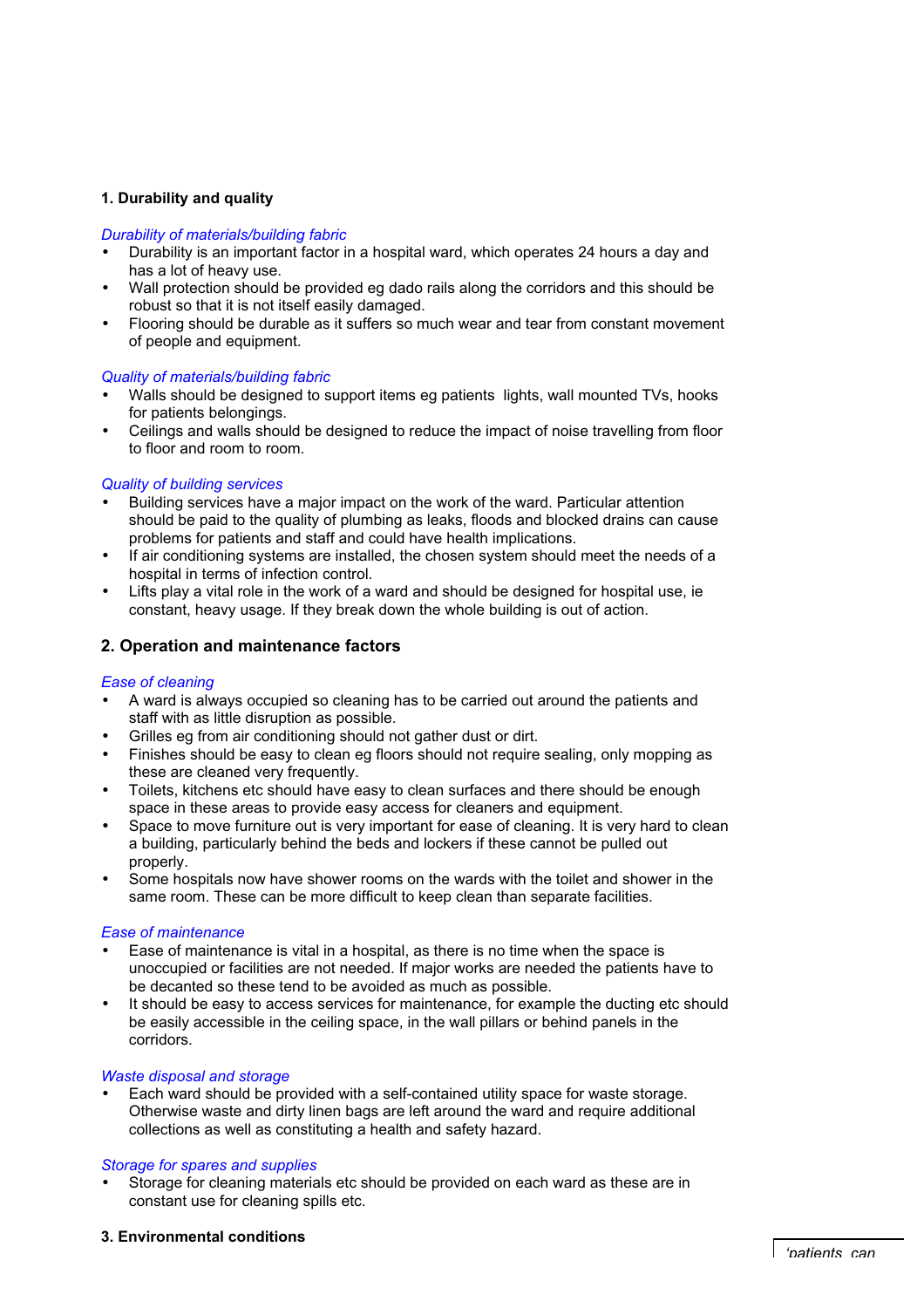## *Thermal comfort*

- Good heating and ventilation are very important in a ward, however patients and staff have very different needs in this respect. The staff, (nurses, porters, physiotherapists), are doing a very active job and so they feel hot while they are working, whilst the patients are dressed in nightclothes and are static. Often the windows are situated in the patients rooms, whilst the corridors and common areas where the staff are working tend to be internal, adding to this problem.
- An uncomfortable environment can produce negative health outcomes such as headaches, fatigue and other minor ailments. It can also affect staff and patients by increasing stress. If they are uncomfortable patients complain more and this in turn increases the pressure on staff.

## *Air movement/ventilation*

- Wards should be well ventilated for the comfort and health of staff and patients. Ward blocks should be designed to maximise natural ventilation, but this is not always possible eg restrictions on window opening for safety reasons. If air conditioning or comfort cooling is installed the systems should be positioned to ensure that patients do not experience cold spots and draughts.
- Ceiling fans can be used as a solution to provide increased air movement although desk fans are not always suitable as they can cause papers fly around.
- Good ventilation is particularly important in any smoking rooms provided for staff and patients. It is also vital in any side rooms, as these are usually isolation rooms with closed doors which can become very stuffy.

## *Aural comfort/noise*

- Patients need to have peace and quiet as far as they can although a certain amount of noise is inevitable with so many people around and equipment being used. Any extraneous noise should therefore be reduced or eliminated if possible eg lift alarms, external machinery.
- Soundproofing both between wards and between floors is important, as in a ward there is a lot of activity and movement eg running down corridors or using footpumps for raising/lowering of beds.
- Patient alarms and phone rings should not be audible in adjacent wards as this can be confusing for staff.

## *Access to daylight/view*

- Access to daylight is very important for the well being of staff and patients. The design of many wards means that the staff offices and nurses stations, desks etc are internal and receive little natural light.
- As patients and staff like to be able to see out of the windows, these should be large enough and at a suitable height so that patients can see out easily when they are lying in bed or sitting in a chair. The view from the windows is important to the ambience of the ward.

# *Electric lighting*

- Lighting should be a mixture of general and task lighting. Patients should be provided with night-lights and staff prefer some form of task lighting at their desk, particularly for night staff.
- The lighting should be positioned so that patients are not disturbed when lights are turned on at night.

## *Acceptable level of control over environmental conditions*

- Staff can control conditions by opening windows or turning fans, air conditioning and radiators on and off. It is important for patients to have a light by their bed that they can control themselves.
- Controls should be user friendly ie light pulls should be easily distinguished from alarms.

# **4. Business aims ( inc. financial factors)**

## *Value for money*

• Cost is important in a hospital, but not at the expense of quality — whole life cost is what is most important. Value for money has to be taken into account throughout the planning and construction process.

*'It is pleasant to see out, particularly if you can see people walking about outside. It makes us feel less cut off from humanity.'*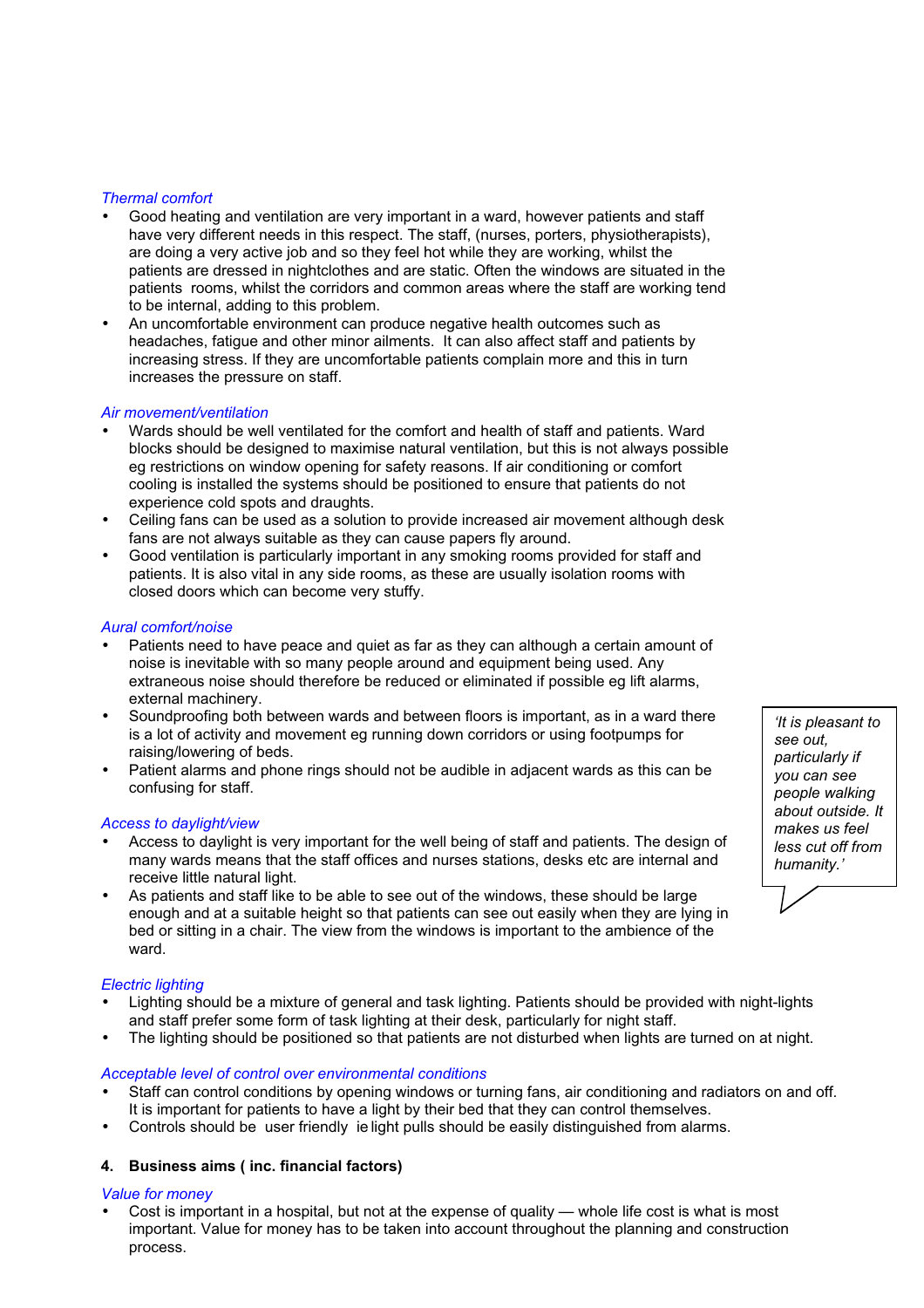### *Operating costs*

• Running costs should be comparable to those expected in the industry via benchmarking data.

### *Business drivers*

- The provision of an adequate number of beds to accommodate the number of patients is one of the main business drivers for any hospital.
- It is important that the ward should work well for patients and staff as achieving staff satisfaction as well as patient satisfaction is a key business objective for a hospital. This is impacted upon by satisfaction with the building and its effect on physical and mental well being.

## *Adaptability/flexibility*

- Flexibility in the design and layout of the interior of the block is important to support changing needs and work patterns. Change happens so often in a hospital, that it is difficult to foresee what the required layout will be in 5-10 years time.
- Mechanical and electrical services should be designed for flexibility to avoid expensive and time-consuming alterations.
- Flexibility of the construction of the building is also very important ie the foundations should be able to support possible extensions to the block to cater for future needs.

## **5. Sustainability/environmental factors**

### *Energy efficiency*

• Hospitals use a great deal of energy and are therefore seeking ways to be more energy efficient, particularly in terms of overheating in wards.

## *Waste recycling*

• Hospitals produce a tremendous amount of waste, some of which could be recycled if more facilities for this were introduced.

## **6. Access factors**

### *Adequacy of transport to site*

- Parking in a hospital is a problem for patients and visitors and staff car parking is often very limited even though most hospitals have introduced charges and controls. Local Authority policies will reduce parking provision further. Solutions could include park and ride schemes, facilities for cyclists, car-sharing schemes and improved public transport.
- Public transport is not always an option for staff who work late shifts as there are not always night buses in the vicinity and there are safety issues for late workers.
- Provision should be made for disabled parking near areas where outpatients visit as they are often temporarily disabled.

#### *Access within the block*

- Ease of access into and within the building is important as well as to and from other departments. There is a lot of movement of people within a hospital, and many of these (patients and visitors) may not be very mobile.
- Corridors and doorways should be wide enough for the porters to manoeuvre beds and trolleys through easily to prevent accidents and back strain. Items mounted on the wall such as fire extinguishers or sinks should be at a suitable height so that they do not cause obstructions.
- Lifts should provide ease of access for moving patients in and out. They should be designed to accommodate at least two people and a trolley as well as any equipment needed by the patient such as drains, drip stands etc
- There should be an adequate number of passenger lifts and a service lift for food trolleys, waste removal etc. Not only do all patients have to be transported by lift but much of the work on the operational side depends on using the lifts eg porters, cleaners, catering, laundry.
- Access for the disabled should be taken into account as many patients could be classed as disabled. Provision should be made for wheelchair access into and within the ward eg

*There is never enough car parking space in a hospital.'*

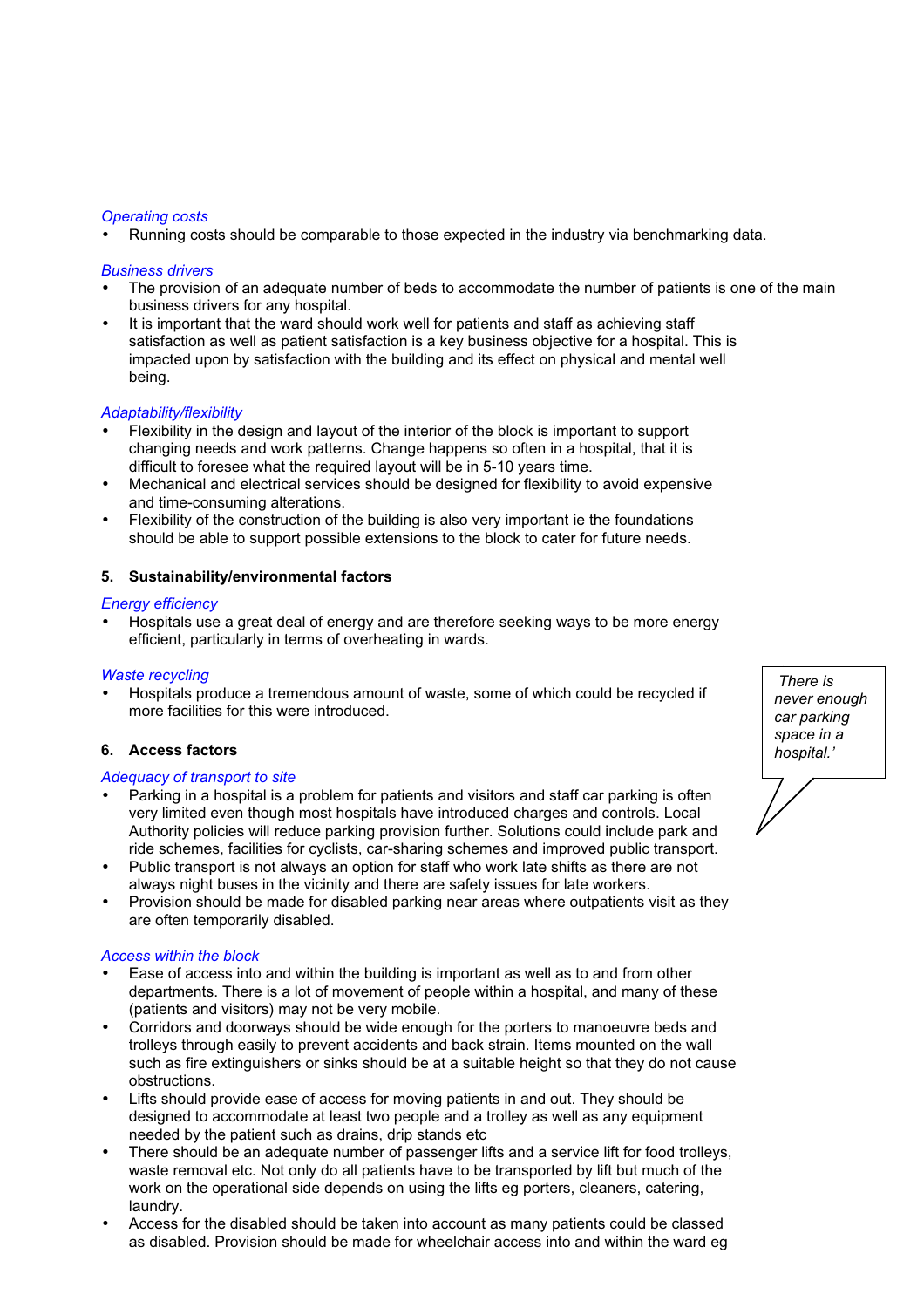into bathrooms, toilets etc. These should also be designed so that a patient can use them without help.

• Corridors should be wide and uncluttered so that nurses and physiotherapists can walk patients around for exercise.

# *Wayfinding*

- Effective signposting to wards, exits and canteens is needed in a hospital, as there are many users, visitors, patients and even staff who are not regulars and who are therefore unfamiliar with the layout.
- Information boards on wards giving details of patients and their location make it easier for staff not based on the ward eg occupational therapists, social workers, physiotherapists, to identify them.

## *Location*

- There should be easy access from the ward to other functions used by the patients and staff, eg for a surgical block to intensive care, x-ray, and operating theatres.
- Ideally linked services should be near to each other eg operating theatres, intensive care, surgical wards.
- The work of the doctors is made easier when a ward block is self-contained eg all the surgical beds or those for a particular specialism are together in one place.

# **7. Health and safety factors**

## *Adequate provision for personal security*

- Security is difficult to maintain in a hospital building, as it is open to members of the public and thefts from staff, patients and visitors do occur.
- Safety alarms should be provided on wards for staff.
- The position of the sister s office and nurses station also have an influence on ward security. The nurses station cannot be positioned at the entrance to the ward to watch the entrance as it should be located at the centre of the ward to give maximum visibility of the patients. However if there is a reception desk this should be placed at the ward entrance or there should be a desk at the entrance to the building to provide security.
- Security in the grounds is important for staff. There are a large number of female employees in a hospital and work patterns often necessitate late or night working.

## *Adequate provision for safety including fire safety*

- Lack of space, particularly storage space, on a ward can result in equipment being left around in the rooms and corridors increasing the risk of slips and trips.
- Floors should have non slip surfaces
- Lifting and moving patients is an integral part of many jobs on the ward and this can result in back problems. Hoists are not easy to use and require adequate space round the beds. More innovative solutions include the installation of ceiling mounted lifting equipment that enable hooks to be lowered from the ceiling for lifting patients.
- Moving trolleys and beds around is an integral part of the work. Adequate space is required for manoeuvring these to reduce the risk of accidents and back strain.
- Fire regulations are very important in a hospital and have to be taken into account when the building is constructed and when any maintenance work is carried out.
- Attention should be paid to fire risks in the storage of materials, waste etc.

## *Adequate provision for hygiene/health*

- Cleanliness is one of the most important factors for staff and patients. Wash basins should be easily accessible to facilitate frequent handwashing and should be large enough to allow filling of bowls, jugs etc.
- Patients shower rooms should be provided with basins, mirrors, chairs, shelves for belongings etc.
- There are differing opinions on the advantages and disadvantages of en suite shower rooms that combine toilet, shower and basin. Some staff prefer them as access is easier for the patient and for staff helping them but there are problems eg if someone is using the shower the patients have to look for another toilet. Also if a shower tray is not installed to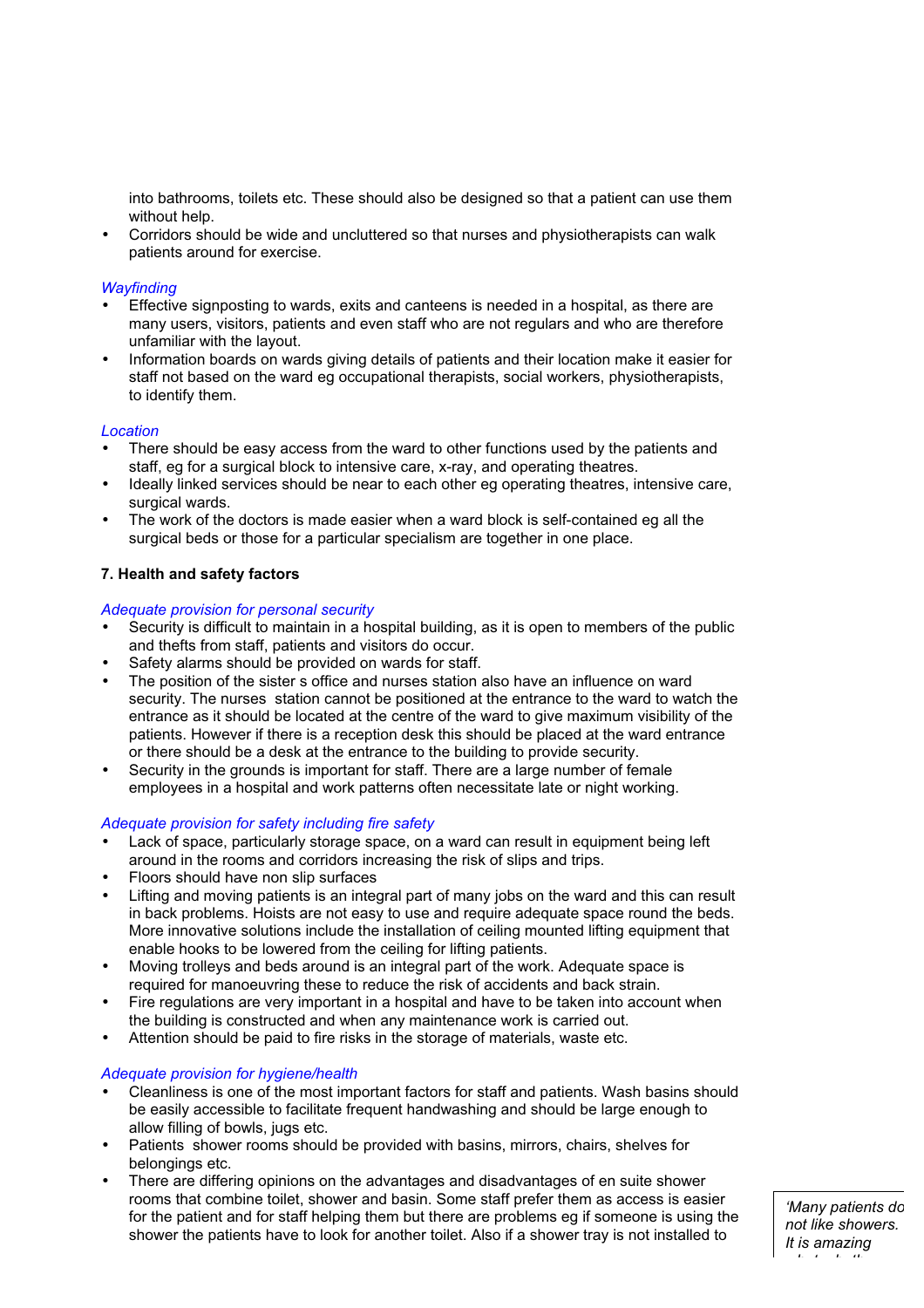improve access, the water is not confined. The whole room and its contents can get wet each time it is used and water can leak out under the door.

- An adequate number of hoist bathrooms for each ward, at least one for a ward of 25 patients is needed. There is a move generally in hospitals away from baths to showers but for the frail elderly these are daunting. For many patients their culture involves having baths rather than showers and these can have a positive effect on their health.
- Adequate staff toilet and shower facilities should be provided, easily accessible from the ward but providing privacy from patients.

## **8. Amenities (features that are 'nice to have' but not directly impacting on business)**

### *Adequacy of catering facilities*

- Ward kitchens are important for preparing beverages etc for patients and for the use of staff. They should contain microwaves, hobs, a dishwasher and adequate fridge space. The kitchen should be large enough to store beverage trolleys and should have adequate cupboard space and work surfaces.
- Attention should be paid to ventilation in kitchens as, although little food preparation takes place nowadays, staff sometimes provide snacks for patients eg toast.
- A good hospital canteen is an important amenity for staff and should provide a pleasant place to sit and relax. They appreciate having somewhere where they can go to get away from the ward for half an hour. It is also important to provide a facility to supply food for night staff.

### *Adequacy of other amenities for staff*

- Staff should be provided with a common room on the ward where they can sit away from the patients at breaks without having to go to the canteen. There should be an adequate number of offices, staff rooms etc on the ward eg a doctors' room, sisters office where they can leave belongings and that can be used as a place for quiet work.
- Changing rooms are designed into hospitals but staff prefer to have the facility on the ward itself as they do not always find time to go out of the building.

## *Adequacy of other amenities for patients*

- Day rooms are very important to enable patients to get away from their beds and to promote social interaction. These should be large enough to accommodate patients and visitors as well as people waiting to be admitted. They should be pleasant and be provided with facilities such as TVs, preferably with earphones so as not to disturb others.
- Patient smoking rooms are also needed and should be well ventilated. Smoking rooms are necessary, as staff cannot stop patients smoking - if they are not provided they will smoke outside.
- Accommodation for visitors is always an issue in a hospital. Many do not place any restrictions on visitors during the afternoon and the noise and disturbance can be very annoying on the ward if a patient is not feeling well. However visitors are good for a patient s well being. The provision of a separate visitors room where they could sit without disturbing other patients would be particularly helpful for example when children /grandchildren come to visit.
- A relatives room should be provided on the ward, so that relatives can stay overnight if their relation is very ill instead of sitting in a chair by the bed all night.

#### **9. Image**

#### *External appearance*

- The image reflected by the appearance of a hospital is very important both for the patients and for PR purposes in general.
- In general it is felt that not enough attention is paid to the aesthetics of a site partly because of space constraints ie the view outside the windows is of a car park or the wall of another block. However image is seen as very important for the recovery of patients, and the feelings of staff and visitors. It was suggested that if car parking was reduced it could be replaced with landscaping.

*'It is very important to have staff amenities, a space to go and relax and be people.'*

*'Hospitals should be aesthetically pleasing, beautiful buildings, not just functional, dull, grey concrete blocks.'*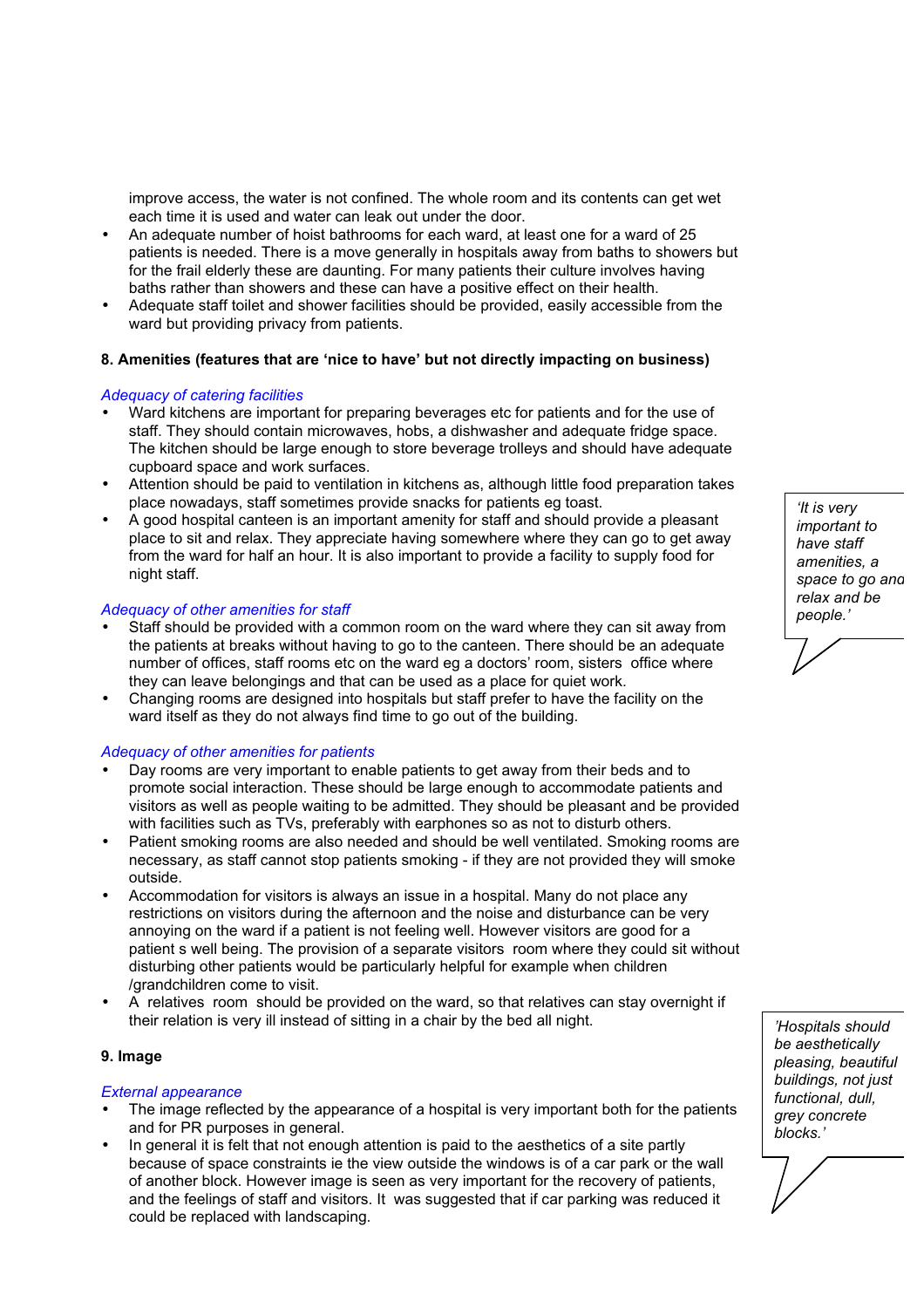#### *Internal appearance*

- The internal finishes on the ward should be of a high standard, for both staff and patient morale.
- The d cor should be clean and light colours, carpets, curtains can have an impact on the atmosphere on the ward.
- Recent research has shown that internal plants and greenery are helpful for patients recovery although there are some health hazards that have to be taken into account eg dust on plants can constitute an infection risk. The use of light wells, atria, green areas can be conducive to a pleasant ambience for patients and staff.
- Some staff feel that there should be something a bit special, rather than purely functional in a hospital. There should also be some sort of team identity eg by asking staff to choose the colours/finishes in their particular ward to give a sense of ownership.

## *Tidiness*

• Hospital wards can often look very messy and cluttered because of the amount of equipment and other items that are in constant use. When these are left in the corridors and around the rooms this can constitute a safety hazard as well as spoiling the look of the ward. (see storage)

## **10. Features that provide support for carrying out function/job effectively**

## *Adequacy of accommodation/layout*

- The nurse s station should be positioned to give a bird s eye view of the ward. To give maximum visibility it should be central to the ward so that the doors of all the rooms can be seen.
- A treatment room for carrying out procedures usually carried out at the bedside, should be provided on each ward. This would give more room for staff to work with all the necessary equipment to hand. It could also reduce cross infection and improve privacy for the patient.
- The reception desk/nurses station is the hub of activity in a ward. However it can be very overcrowded as everyone who carries out any work on the ward uses it — nurses, doctors, physiotherapists, occupational therapists etc. An alternative space should be provided, eg a room or a desk/table for administration work.
- There are varying opinions about the ideal number of beds per room. Some staff prefer 12 bed rooms with the nursing station in the centre so all are visible to the nurses, whilst others prefer 4-6 beds in a room. From the doctors point of view the ideal is a higher percentage of single rooms because of issues like MRSA and barrier nursing. Single rooms are expensive to nurse as well as to build but they provide a choice and standard which people are growing to expect nowadays. They could also be used for a variety of reasons, not purely clinical need, eg if there is a particularly noisy or troublesome patient. Some patients do like to see what is going on around them and for these the day room could give this flexibility.
- Patients like 4 -6 in a room. They feel that this is a good number, not too few or too many as long as they are not too crowded but they dislike mixed sex rooms.

#### *Adequacy of space*

- Space in general is often problem in a ward block wards, corridors and common areas are often felt to be too small.
- There should be adequate space between patients beds to provide round the bed access and space for a TV, locker, chair etc as well as for equipment needed at the bedside ie machinery, drips stands, hoists. Restricted space can cause problems for nurses in terms of lifting and handling of patients and requires more moving of furniture when beds or meal trolleys are brought in. Adequate space is also needed for doctors to conduct ward rounds and to carry out procedures at the bedside.
- Adequate space also has an impact upon the mental well being of staff and patients. Cramped conditions on a ward can be very irritating and increase stress.

*The décor in a hospital is often very 'samey.' 'A wow factor would be good.'*

*I hate mixed sex rooms*. *It makes you feel so embarrassed and undignified*.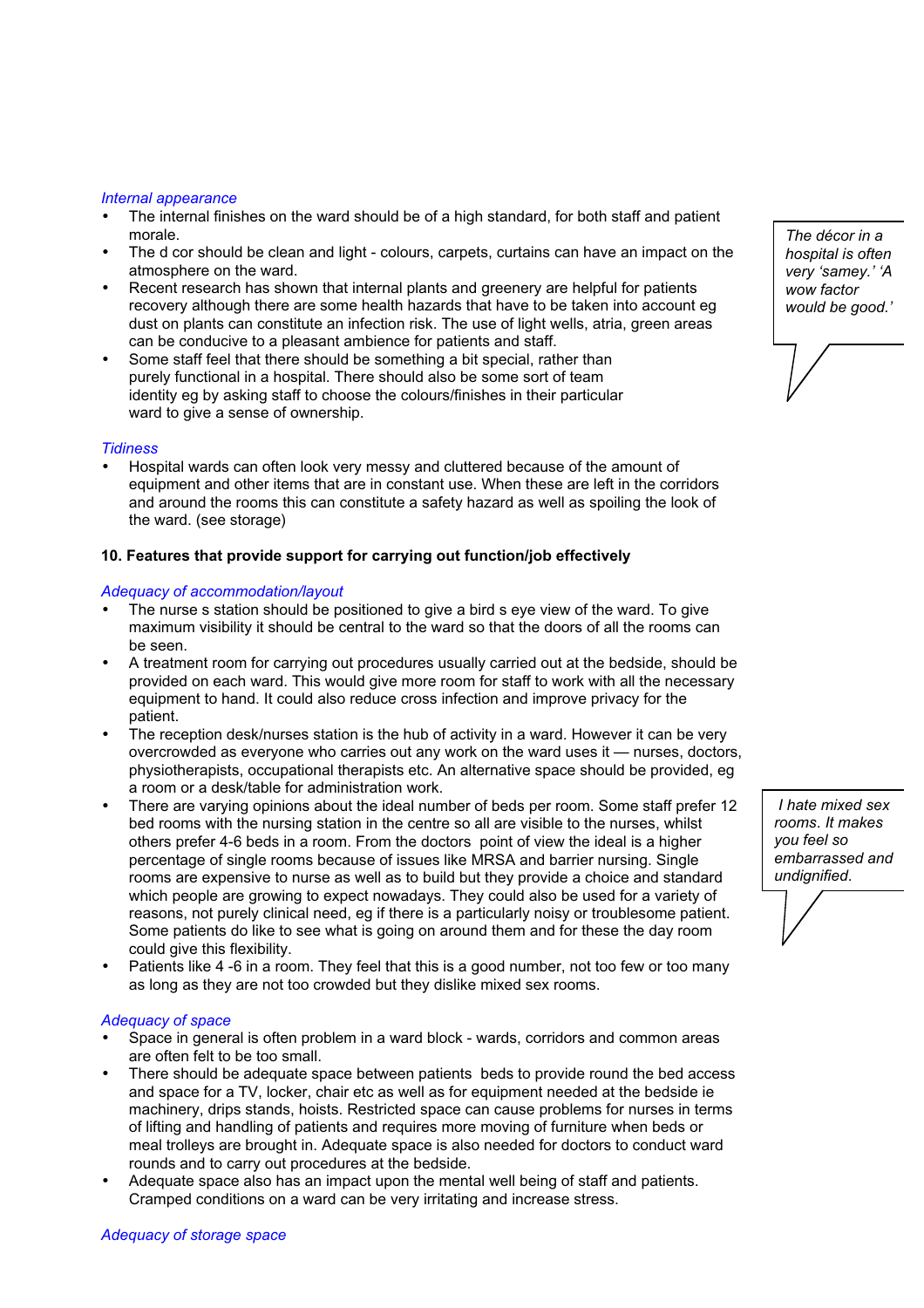- Adequate storage space is an issue in all hospitals as so much equipment and material is kept to hand. A variety of storage space for small/large items, items needed daily and less regularly should be provided on the ward, on each floor and for the whole block.
- Equipment storage is a key issue for physiotherapists who have to keep bulky items such as wheelchairs, frames etc at hand on the ward.
- Storage should be designed to be easily accessible eg shelves should not be too high and should accommodate trolleys etc.
- Secure storage for staff personal possessions eg lockers, cloakrooms, is needed. A ward is very much a public area and thefts can occur.
- There should also be enough space to store patients personal belongings including clothes and suitcases. Storage should be provided by lockers between beds, hanging space, surface space for flowers etc.

## *Adequacy of technical facilities for staff*

- Services eg nurse calls, alarms etc should be designed into the building at the start as these are vital to the work of the ward.
- Computer access on the ward is becoming increasingly important. These are used to check records and to arrange out patient appointments on the ward.
- There should be an adequate number of telephones ie at least 2 per nurse s station and 2 more dotted around so all staff can get to a phone easily. Phones are very important to the work of a ward and are in use all the time so it is important that they are easily accessible.
- Physiotherapists take patients to practice on the stairs but for health and safety reasons there usually have to be two per patient. Emergency buttons and/or telephones on the staircases at the top and bottom as well as chairs on the landings for the patient to rest could reduce this need and would save staff time.
- There should be an adequate number of electrical sockets by the bed and positioned around the ward to reduce the need for extension leads. A great deal of electrical equipment is used on a ward eg pumps for pain relief, oxygen, ultrasound etc.
- Easy access for oxygen and suction is important. It is preferable when these are built in by the bed to avoid using gas cylinders that take up space.

## *Adequacy of technical facilities for patients*

- Patients like to have access to TV and radio by their beds as it helps pass the time when they are feeling unwell. Many hospitals can provide TVs but sometimes radio reception is not adequate and patients can only receive certain stations even if they bring in their own radio.
- Phone access is very important for the patients but they cannot use mobile phones on a ward. Cordless phones on the ward can be brought to the patient to take calls from relatives. This is very important to the patients, particularly if they do not have family who live near enough to visit.

## *Adequacy of other equipment eg furniture*

- Chairs should be comfortable and of good quality as patients sit in them for long periods. A variety of chairs and footstools should be available to accommodate different sizes of people.
- There should also be enough chairs stored around the ward for visitors. These could include folding ones to use when needed.
- Seating should be provided at strategic points in the corridors for the patients who are beginning to walk around to stop and rest.
- Beds should be low enough for patients can get in and out themselves, but not too low that staff have to bend as this can cause back strain. Controls for adjustable beds should be accessible from the bed so that patients do not have to get out of bed or call a nurse to alter them.
- Some patients suggested that they would like a table and chairs in the ward so that they could sit and eat properly together at mealtimes, instead of by the bed.

# **11. Psychological factors that support the cuture of the organisation**

*When you are feeling ill, particularly for older people you don't want music. It is nice to be able to hear a play or a talk.'*